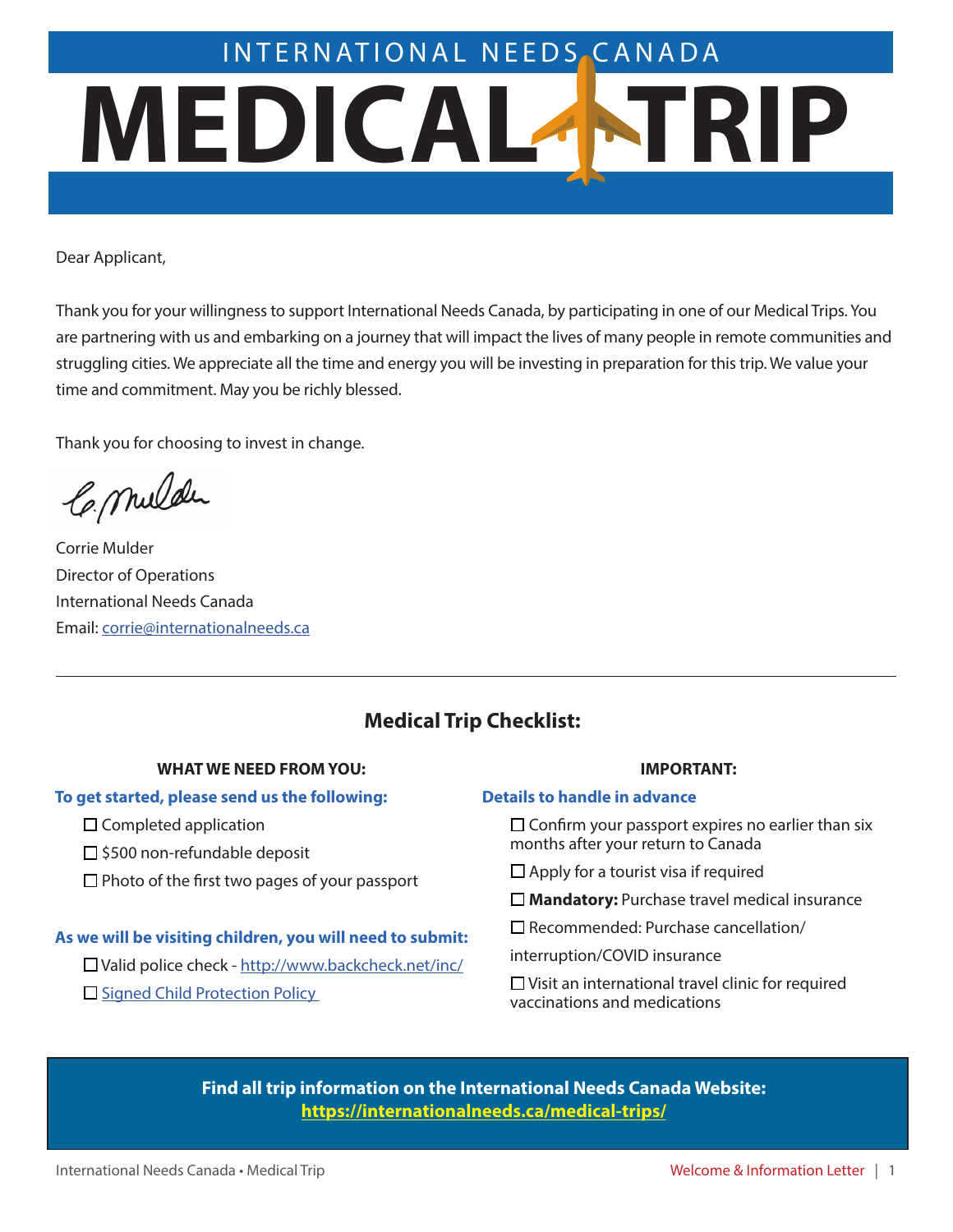

# International Needs Canada

Medical Trip Application Form

This application is for the medical trip to: \_\_\_\_\_\_\_\_\_\_\_\_\_\_\_\_\_\_\_\_\_\_

|    | 1. General Information: (Please Print)                                                         |  |
|----|------------------------------------------------------------------------------------------------|--|
|    |                                                                                                |  |
|    |                                                                                                |  |
|    |                                                                                                |  |
|    | Status: OEmployed OUnemployed OSemi-retired ORetired OStudent OOther: ___________              |  |
|    |                                                                                                |  |
|    |                                                                                                |  |
|    |                                                                                                |  |
|    |                                                                                                |  |
|    |                                                                                                |  |
|    |                                                                                                |  |
|    |                                                                                                |  |
| 2. | <b>Passport Information:</b>                                                                   |  |
|    | Please note that all applicants' passports must be valid for six months beyond date of return. |  |
|    |                                                                                                |  |

|                                                                                              | (Surname) | (Given Names) |
|----------------------------------------------------------------------------------------------|-----------|---------------|
|                                                                                              |           |               |
| Date of Birth: (DD/MM/YY)                                                                    |           |               |
|                                                                                              |           |               |
| Place of Issue: (Prov/City, Country) <b>Example 2018</b> 2019 12:00:00 Place of Issue: (Prov |           |               |

#### **3. Qualifications/Certifications:**

Please check all valid qualifications and certifications you currently hold:

|  |  | □ CPR □ First Aid □ Life Guard □ Sports □ Teacher |                                                                                  |
|--|--|---------------------------------------------------|----------------------------------------------------------------------------------|
|  |  |                                                   |                                                                                  |
|  |  | $\boxed{\text{Techn:}}$                           |                                                                                  |
|  |  |                                                   |                                                                                  |
|  |  |                                                   | If you volunteer in your community, in what capacity? __________________________ |

\_\_\_\_\_\_\_\_\_\_\_\_\_\_\_\_\_\_\_\_\_\_\_\_\_\_\_\_\_\_\_\_\_\_\_\_\_\_\_\_\_\_\_\_\_\_\_\_\_\_\_\_\_\_\_\_\_\_\_\_\_\_\_\_\_\_\_\_\_\_\_\_\_\_\_\_\_\_\_\_\_\_\_\_\_\_\_\_\_\_\_\_\_\_\_\_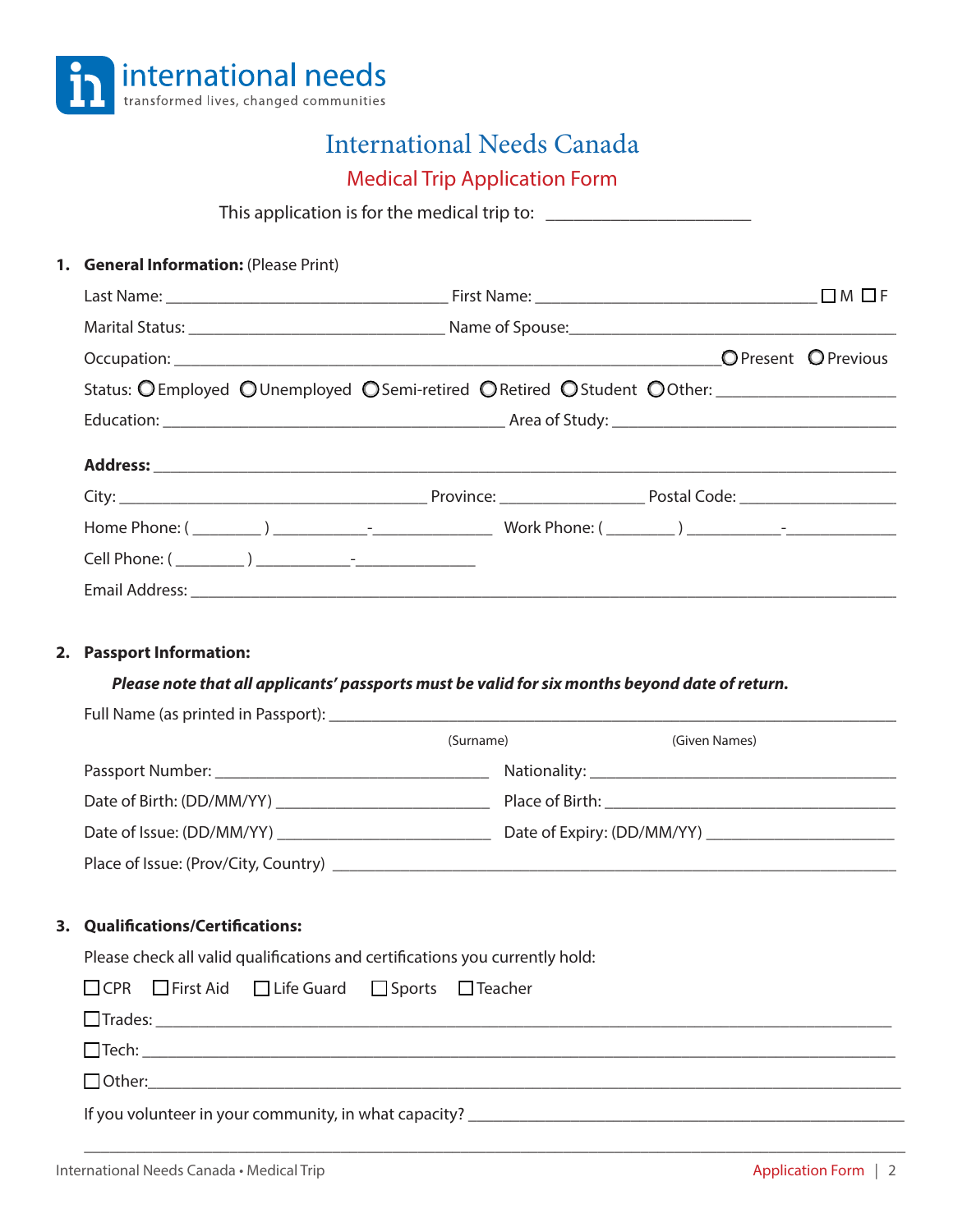

#### PLEASE PRINT CLEARLY

| <b>Personal Information</b>                                                                                       |                                      |  |  |  |
|-------------------------------------------------------------------------------------------------------------------|--------------------------------------|--|--|--|
|                                                                                                                   |                                      |  |  |  |
|                                                                                                                   |                                      |  |  |  |
|                                                                                                                   |                                      |  |  |  |
|                                                                                                                   |                                      |  |  |  |
|                                                                                                                   |                                      |  |  |  |
|                                                                                                                   | <b>Emergency Contact Information</b> |  |  |  |
|                                                                                                                   |                                      |  |  |  |
|                                                                                                                   |                                      |  |  |  |
|                                                                                                                   |                                      |  |  |  |
|                                                                                                                   |                                      |  |  |  |
|                                                                                                                   |                                      |  |  |  |
|                                                                                                                   |                                      |  |  |  |
|                                                                                                                   |                                      |  |  |  |
| <b>Medical Insurance Information</b>                                                                              |                                      |  |  |  |
|                                                                                                                   |                                      |  |  |  |
|                                                                                                                   |                                      |  |  |  |
|                                                                                                                   |                                      |  |  |  |
|                                                                                                                   |                                      |  |  |  |
|                                                                                                                   | <b>Health Information</b>            |  |  |  |
| Do you have any health concerns or physical challenges that would limit your level of participation on this team? |                                      |  |  |  |
| Please list any prescription medication you are currently taking:                                                 |                                      |  |  |  |
| Please list any pre-existing medical conditions:                                                                  |                                      |  |  |  |
|                                                                                                                   |                                      |  |  |  |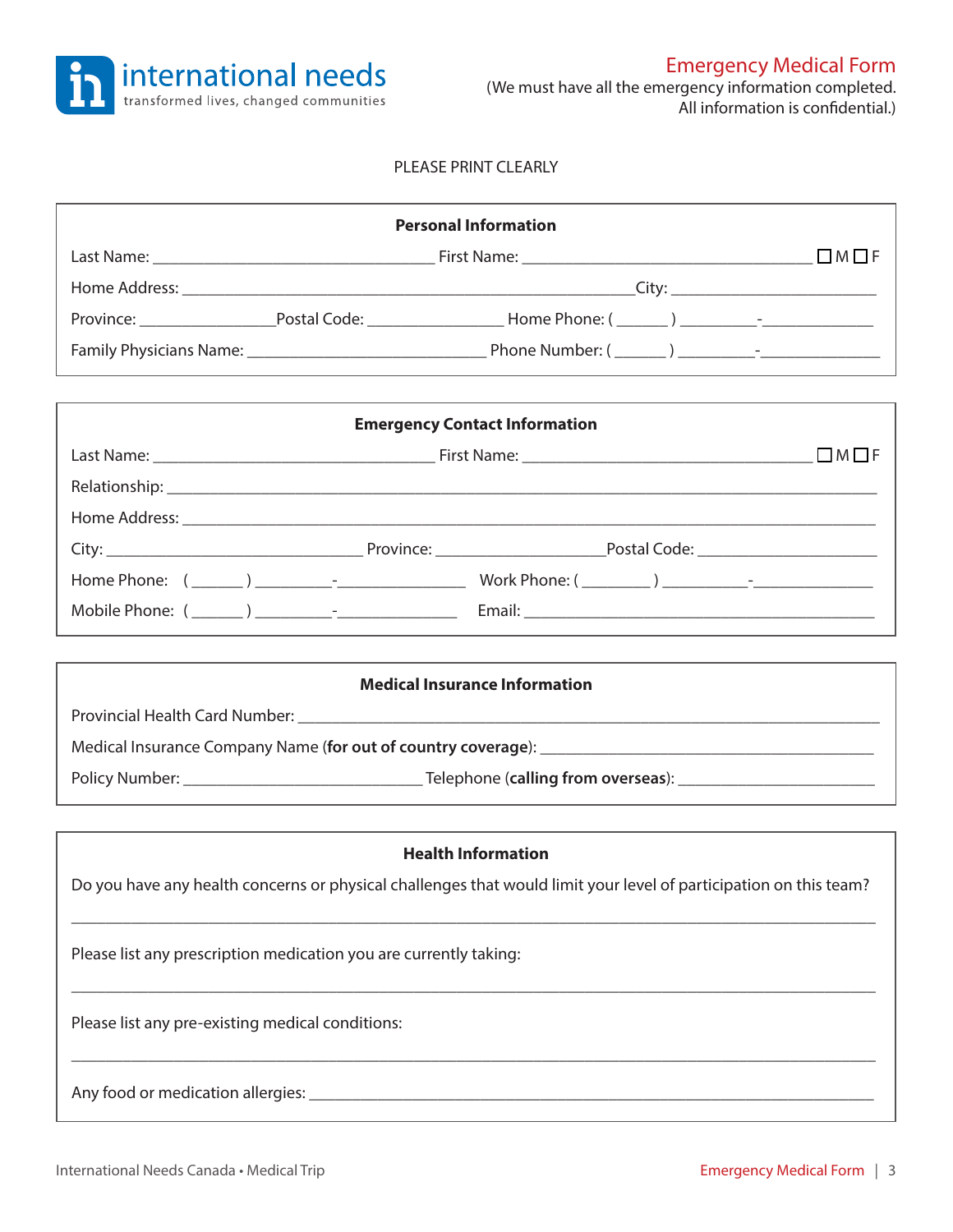

### AGREEMENT AND RELEASE LIABILITY FORM

- 1. I, \_\_\_\_\_\_\_\_\_\_\_\_\_\_\_\_\_\_\_\_\_\_\_\_\_\_\_\_\_\_\_\_\_[name of releaser], acknowledge that I have voluntarily applied to International Needs Canada to participate in a trip to \_\_\_\_\_\_\_\_\_\_\_\_\_\_\_\_\_\_\_\_\_\_\_\_\_\_ [country name] organized by International Needs Canada for the purposes outlined in the attached information package.
- 2. I am aware that participating in the trip may involve me being exposed to certain hazards and dangers, including, but not necessarily limited to hazards and dangers inherent in travel in lesser-developed parts of the world. In particular, I understand that I may be exposed to danger from crime and/or increased threat of disease. I am also aware that at the present time most countries in the world are experiencing a Covid-19 pandemic and that there is therefore an increased risk to my health and wellbeing by participating in the trip including, but not limited to, travelling by air or by other means to and within the countries mentioned above.
- 3. I acknowledge that I have considered and understood these risks and am voluntarily participating in the trip with knowledge of the potential danger involved. I hereby agree to accept any and all risk of injury, death, or loss or destruction of property resulting in any way from the trip.
- 4. I further acknowledge that in arranging accommodations for the trip, including but not limited to air and surface transportation, hotels, restaurants and the like, International Needs Canada and any travel agency engaged by International Needs Canada are acting as the agent of the undersigned for such purpose and shall not be responsible for nor have any liability as a result of any loss, injury or damage that may be caused as a result of such public accommodation.
- 5. As consideration for being permitted by International Needs Canada and any of its affiliated organizations to participate in the trip, I hereby agree that I, my assignees, heirs, distributes, guardians, and legal representatives will not make any claim against, sue, or attach the property of International Needs Canada or any of any person or organizations affiliated with International Needs Canada or any of their respective officers, agents, directors, employees or representatives (the "Releasees") for any loss, injury, illness, or damage of any kind resulting from any participation in the trip that is or is alleged to be the result of the negligence or other acts or omissions, however caused, of the Releasees, or any of them. I hereby release all the Releasees from all actions, claims or demands that I, my heirs, executors, administrators, other legal representatives, and assigns may have resulting from my participation in the trip.
- 6. I have carefully read this Agreement and fully understand its contents. I am aware that this is a release of liability and a binding agreement between me and International Needs Canada and I sign it of my own free will.

| Signature: England Contract Contract Contract Contract Contract Contract Contract Contract Contract Contract Contract Contract Contract Contract Contract Contract Contract Contract Contract Contract Contract Contract Contr |                               |                                                                                                             |
|--------------------------------------------------------------------------------------------------------------------------------------------------------------------------------------------------------------------------------|-------------------------------|-------------------------------------------------------------------------------------------------------------|
|                                                                                                                                                                                                                                | <b>DECLARATION OF WITNESS</b> |                                                                                                             |
|                                                                                                                                                                                                                                |                               | [name of Releasor] acknowledged in my presence that                                                         |
|                                                                                                                                                                                                                                |                               | [he/she] had read and fully understood the meaning and consequences of the foregoing release, and signed it |
|                                                                                                                                                                                                                                |                               |                                                                                                             |
|                                                                                                                                                                                                                                |                               |                                                                                                             |
|                                                                                                                                                                                                                                |                               |                                                                                                             |
|                                                                                                                                                                                                                                |                               |                                                                                                             |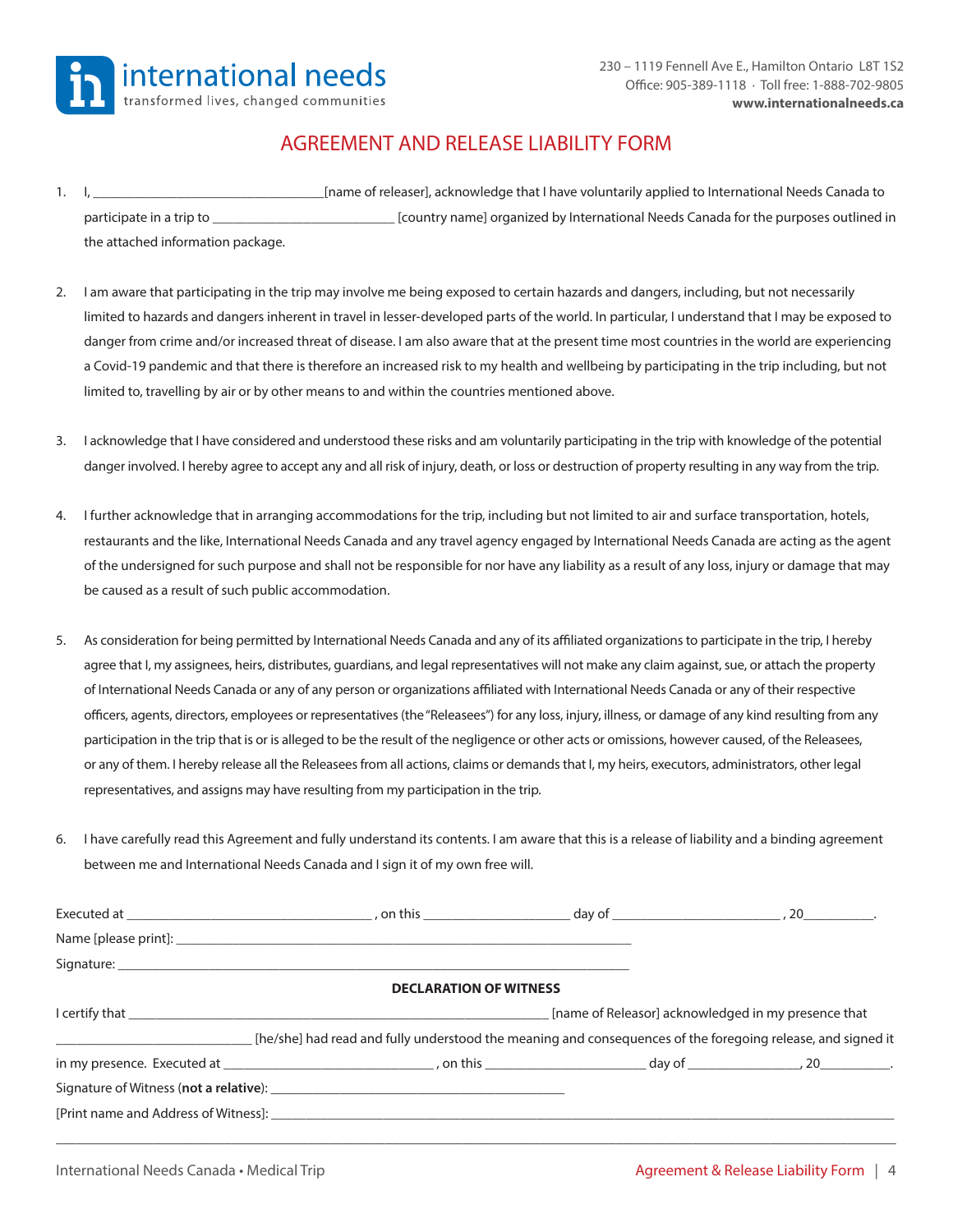

# Code of Conduct

All representatives shall sign and adhere to a code of conduct and behavior that defines appropriate behavior and interactions with INCA sponsored children and other children involved in programs and projects supported by INCA.

| I will not visit an INCA sponsored child or a child involved in a program supported by INCA without a local     |
|-----------------------------------------------------------------------------------------------------------------|
| member of a partner's staff present with me at all times. I recognize that I am not permitted to visit any such |
| child independently and that all visits, both now and in the future, must be coordinated and approved in        |
| advance by INCA in order to insure the safety of children.                                                      |

I will never act in any way that will shame, humiliate, or perpetrate any form of verbal, emotional, sexual or physical abuse on a child.

I will not give any personal contact information to an INCA-sponsored child nor will I ask for the child's contact information.

I will not be alone or travel alone with a child. I will be engaged in children's activities in open or visible places.

I will never use inappropriate language, physically strike children, or develop physical or sexual relationships with children.

I will always be responsible for maintaining an appropriate relationship, even if a child behaves inappropriately.

I will not place myself in a compromising or vulnerable position and will stop any interaction with a child if a child says to stop, or if a child appears uncomfortable with the interaction.

I will dress in culturally appropriate ways.

I will not act flirtatiously with any child or touch any child inappropriately. To avoid misunderstanding, I will ask a child for permission before touching or holding hands. Inappropriate touching shall include, but is not limited to, touching children in areas that are normally covered by shorts and shirts, and picking up, lapholding, hugging, kissing or tickling inappropriately.



I will not solicit a dating relationship with an INCA-sponsored child or youth.

I will not discipline a child in any way.

I will not post identifying information of any children on Facebook or the internet.